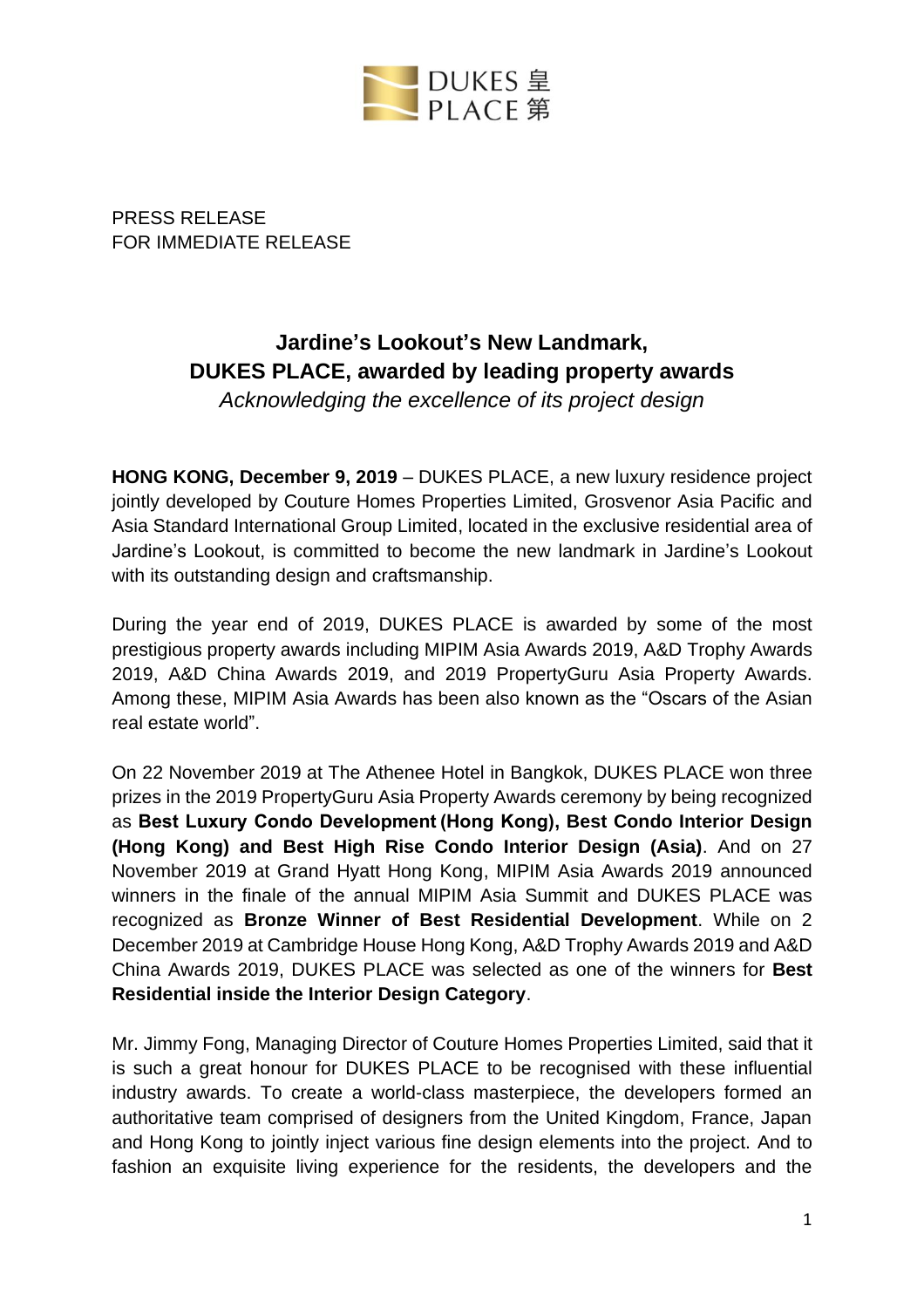

designers of DUKES PLACE meticulously planned every design detail, paying particular attention to selecting all the materials from huge natural stones on wall, kitchen cabinets designs to small door handle. The award results show that the design effort that both the developers and the designer put in this project has been respected and has impressed the esteemed members of the jury or judging panel who are all reputed experts from the property industry. It is believed that more and more people will be amazed by the beauty of DUKES PLACE as more and more people come to see the project by themselves.

## **About DUKES PLACE**

DUKES PLACE, jointly developed by Couture Homes Properties Limited, Asia Standard International Group Limited and Grosvenor Asia Pacific, located at 47 Perkins Road and offers 16 spacious apartments with different layouts, with saleable area ranging from around 2,800 sq.ft.<sup>1</sup> to over 6,800 sq.ft.<sup>1</sup>, procure an incomparable level of space and a sense of exclusivity in Hong Kong. With a short 10-minute<sup>2</sup> drive to Central, 6-minute<sup>2</sup> drive to Happy Valley and 5-minute<sup>2</sup> drive to Causeway Bay, DUKES PLACE enjoys a convenient, well-connected transportation network and an advantageous locale, together with a brilliant world-class design collaboration and advanced technology, presenting a noteworthy investment potential compared to properties in other traditional luxury districts like the Peak and the Southern District. DUKES PLACE will definitely become the latest landmark project in Hong Kong.

#### **About Couture Homes Properties Limited**

Couture Homes Properties Limited is the wholly owned subsidiary of CSI Properties Limited (Stock code: 497) set up in 2011 to develop luxury residential developments in Hong Kong and the PRC. With Haute Couture (the tradition of tailoring exclusive custom-fitted clothing for privileged customers) as its blue-print concept, Couture Homes Properties Limited specializes in crafting special residences made to order for private clients, with project like The Hampton in Happy Valley the first of the series in this direction. Couture Homes Properties Limited is actively expanding its presence in the luxury property market, in addition to yoo Residence, kau to HIGHLAND, COO Residence at the city center of Tuen Mun and a new landmark project DUKES PLACE at No.47 Perkins Road at Jardine's Lookout (60% interest, project partner: Grosvenor Asia Pacific and Asia Standard International Group Limited), other developments in progress include Peak Road at the Peak (65% interest), Barker Road at the Peak, Glenealy at Central (To co-redevelop with Pacific Century Premium Developments Limited and receive 50% sharing of all future profits of the project), Fan Kam Road at Kwu Tung South, a luxury villa development in "Daihongqiao" in Shanghai called QUEEN'S GATE (50% interest) and a luxury apartment development located at the heart of the Beijing city in Dongcheng district (65% interest).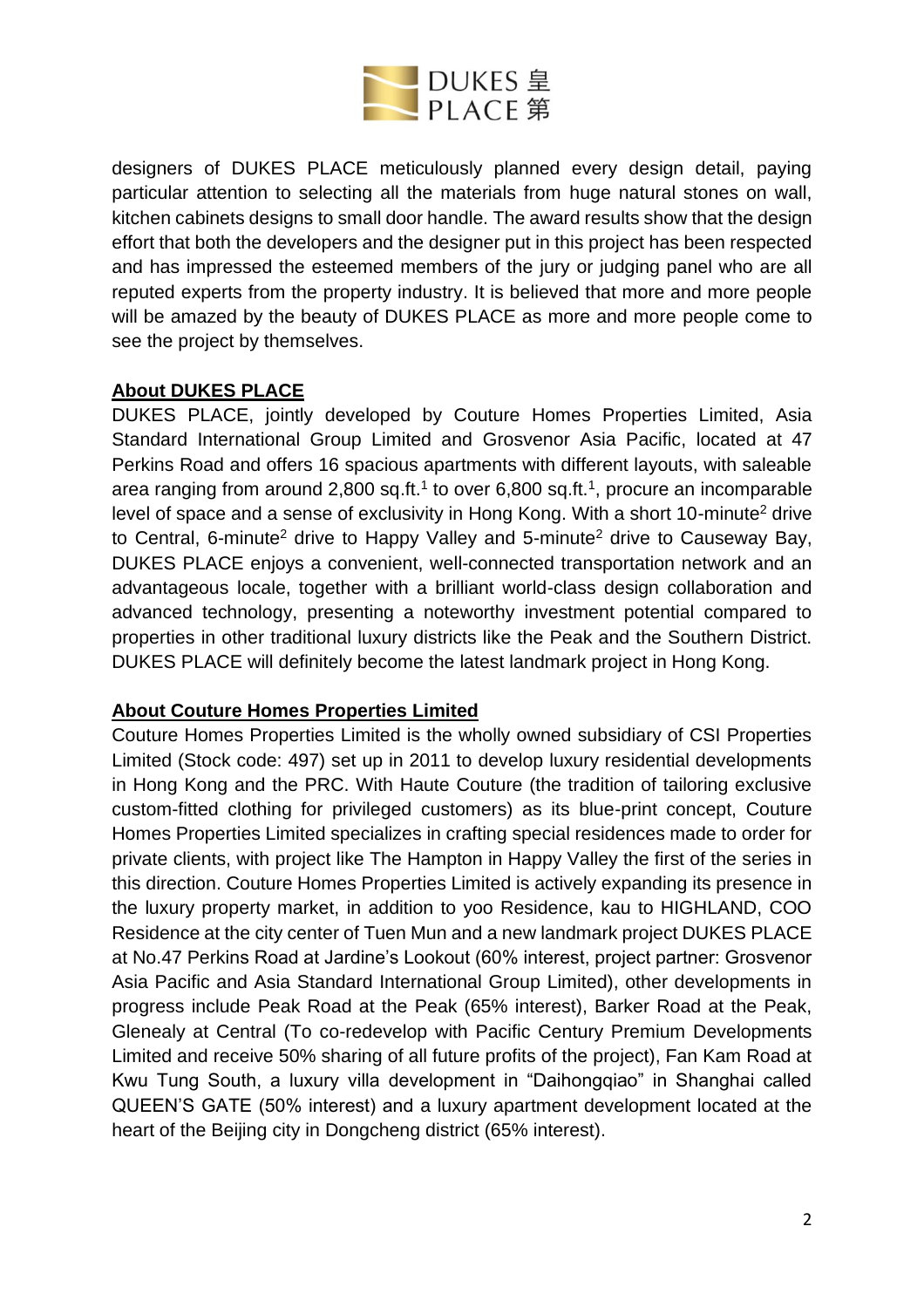

## **About PropertyGuru Asia Property Awards**

Established in Thailand in 2005 as the ultimate hallmark to 'recognise the region's finest in real estate' in Asia, the Awards acknowledge, reward and celebrate the extraordinary achievements of developers and developments at a domestic and regional level. The Awards is a milestone event in the real estate industry calendar and is attended by key decision makers as well as esteemed trade and consumer media.

## **About A&D Trophy Awards**

The A&D Trophy Awards (previously The Perspective Awards) were created in 2004 to celebrate excellence in architecture, interior design and product design across Asia-Pacific and beyond. For the past 15 years, with a strong network and widespread support from leading industry figures as far afield as Europe and the US, the A&D Trophy Awards have grown from humble beginnings into a competition which is truly respected by the community it serves, with a panel of expert local and international judges comparable with other awards shows globally.

## **About A&D China Awards**

Following the success of the A&D Trophy Awards, *Perspective* introduced the A&D Trophy China Awards in 2018 to mark a growing development in the region and recognition deserved in the architecture, interiors and product design sectors. The awards and submissions are judged by a panel of expert local and international judges ensuring that only genuinely exceptional work is rewarded.

## **About MIPIM Asia Summit and MIPIM Asia Awards**

MIPIM Asia Summit is the annual property leaders' summit in Asia Pacific organised by Reed MIDEM, is widely seen as a "must-attend" event for leading industry professionals. It features expert-led conference sessions, premium networking accelerators and an exclusive awards gala dinner over a two-day period. Distinguished speakers, senior executives, highlevel business professionals and industry experts from around the world will discuss the latest developments and prevailing trends in the property and retail industry. MIPIM – the world's property market - is the leading and largest global property event. The four-day event takes place annually in Cannes every March. 26,800 delegates attended in 2019 with 6,380 investors, and 100 different countries being represented.

Launched in 2007, the MIPIM Asia Awards recognise excellence in the property industry in Asia Pacific. Compared as the "Oscars" of the Asian real estate world, the competition honours the very best projects, built or unbuilt. After selection by a prestigious jury and a vote by MIPIM Asia delegates, winners are awarded Gold, Silver and Bronze recognition during the MIPIM Asia Awards Gala Dinner.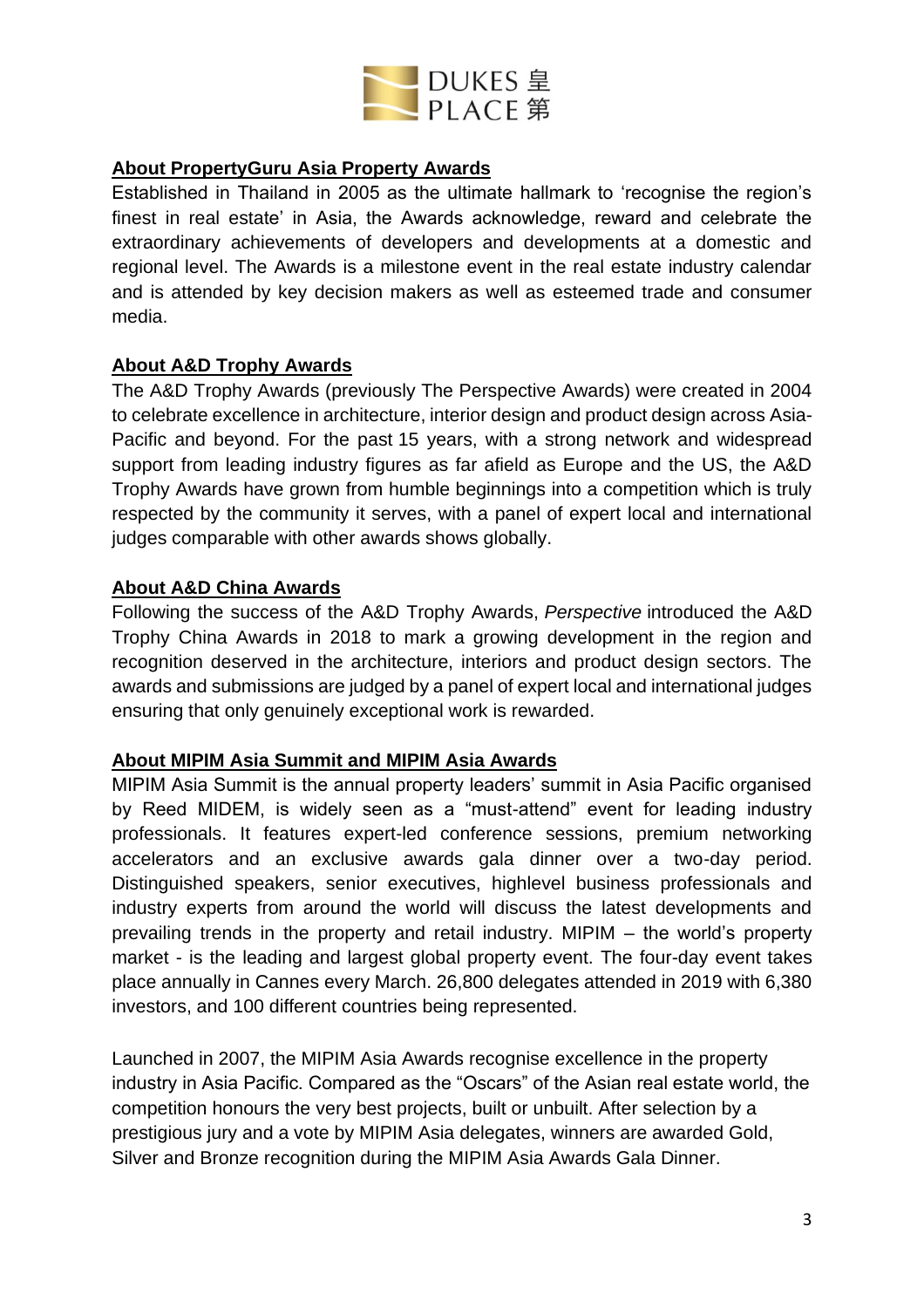

#### - End -

This press release is published by Couture Homes Properties Limited. For enquiry, please contact Ms. Sue Wong at 2878 2814 / 9807 7572 or Ms. Tina Chan at 2878 / 6484 1292.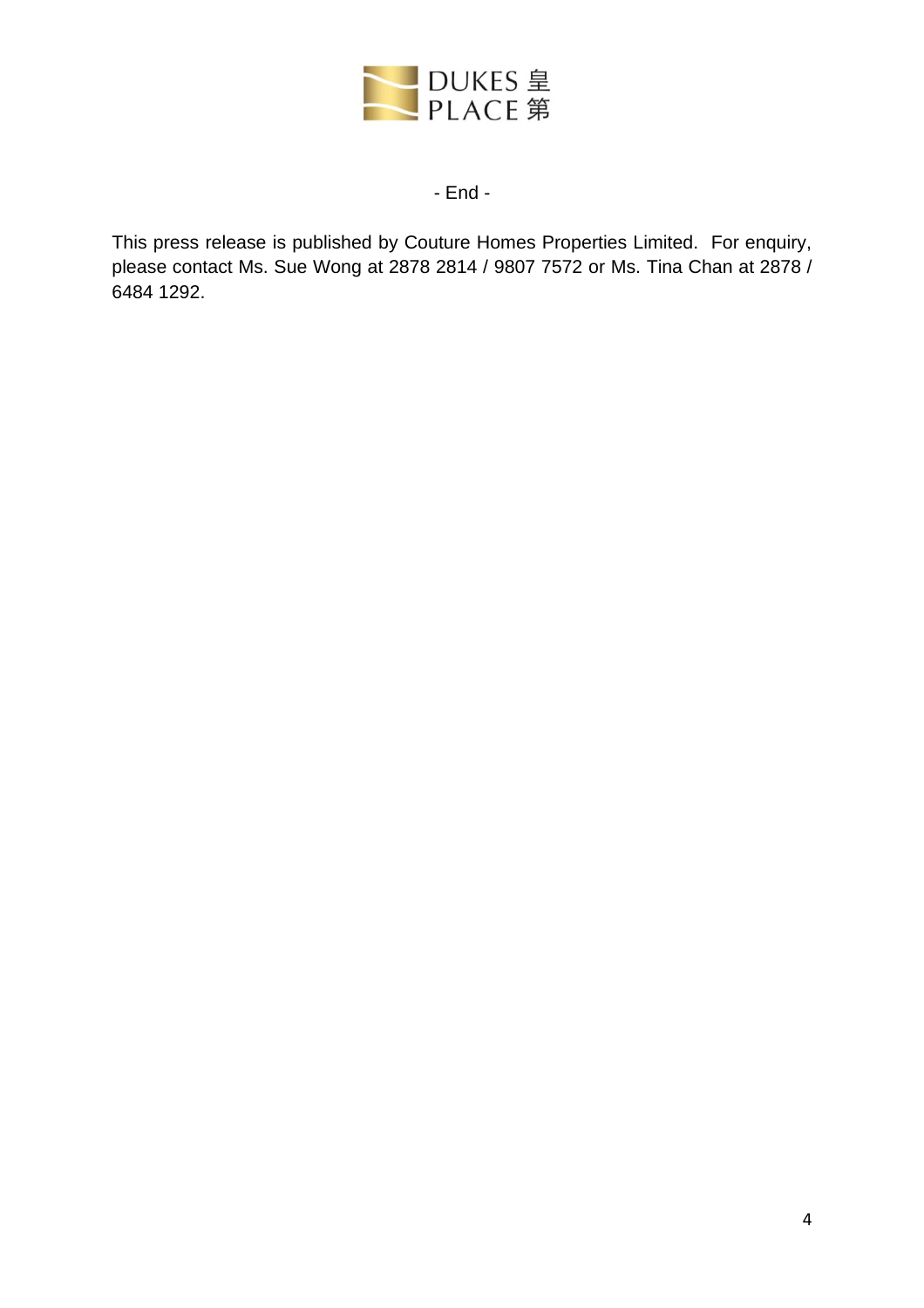

District: Jardine's Lookout & Wong Nai Chung Gap

Name of the Street and the Street Number: 47 Perkins Road

The address of the website designated by the Vendor for the Development: [www.dukesplace.com.hk](http://www.dukesplace.com.hk/)#

#Website containing electronic copies of register of transaction(s), sales arrangement(s), deed of mutual covenant, aerial photograph, price list(s) and sales brochure.

The photographs, images, drawings or sketches shown in this advertisement/promotional material represent an artist's impression of the Development concerned only. They are not drawn to scale and/or may have been edited and processed with computerized imaging techniques. Prospective purchasers should make reference to the sales brochure for details of the Development. The vendor also advises prospective purchasers to conduct an on-site visit for a better understanding of the Development site, its surrounding environment and the public facilities nearby.

All information contained in this advertisement/ promotional material shall be subject to the final plans approved by the relevant Government authorities and legal documentation. The vendor reserves the right to make modification and changes according to the actual circumstances without prior notice. The description, reference, photo, drawing, image or other information whatsoever in this advertisement / promotional material shall not constitute or be construed as constituting any offer, promise, undertaking, representation or warranty, whether expressed or implied on the part of the vendor regarding the Development or any part thereof.

Vendor: Imperial Time Limited Holding. Companies of the Vendor: Acute Choice Limited, Eagle Wonder Limited, Asia Riches Limited, Couture Homes Limited, CSI Properties Limited. Authorized Person for the Development: Mr. Cheung Man Ching, Anthony. The firm or corporation of which the Authorized Person is a proprietor, director or employee in his or her professional capacity: Ronald Lu & Partners (Hong Kong) Limited. Building Contractor for the Development: To's Universe Construction Company Limited. The firm of solicitors acting for the owner in relation to the sale of residential properties in the Development: Mayer Brown. Authorized Institution that has made a loan, or has undertaken to provide finance, for the construction of the Development: Industrial and Commercial Bank of China (Asia) Limited. Any other person who has made a loan for the construction of the Development: Clear Luck Group Limited, Earthmark Limited, Asia Standard Finance Company Limited, Grosvenor Limited.

The contents of this advertisement/promotional material are published by the Vendor, or are published with its consent.